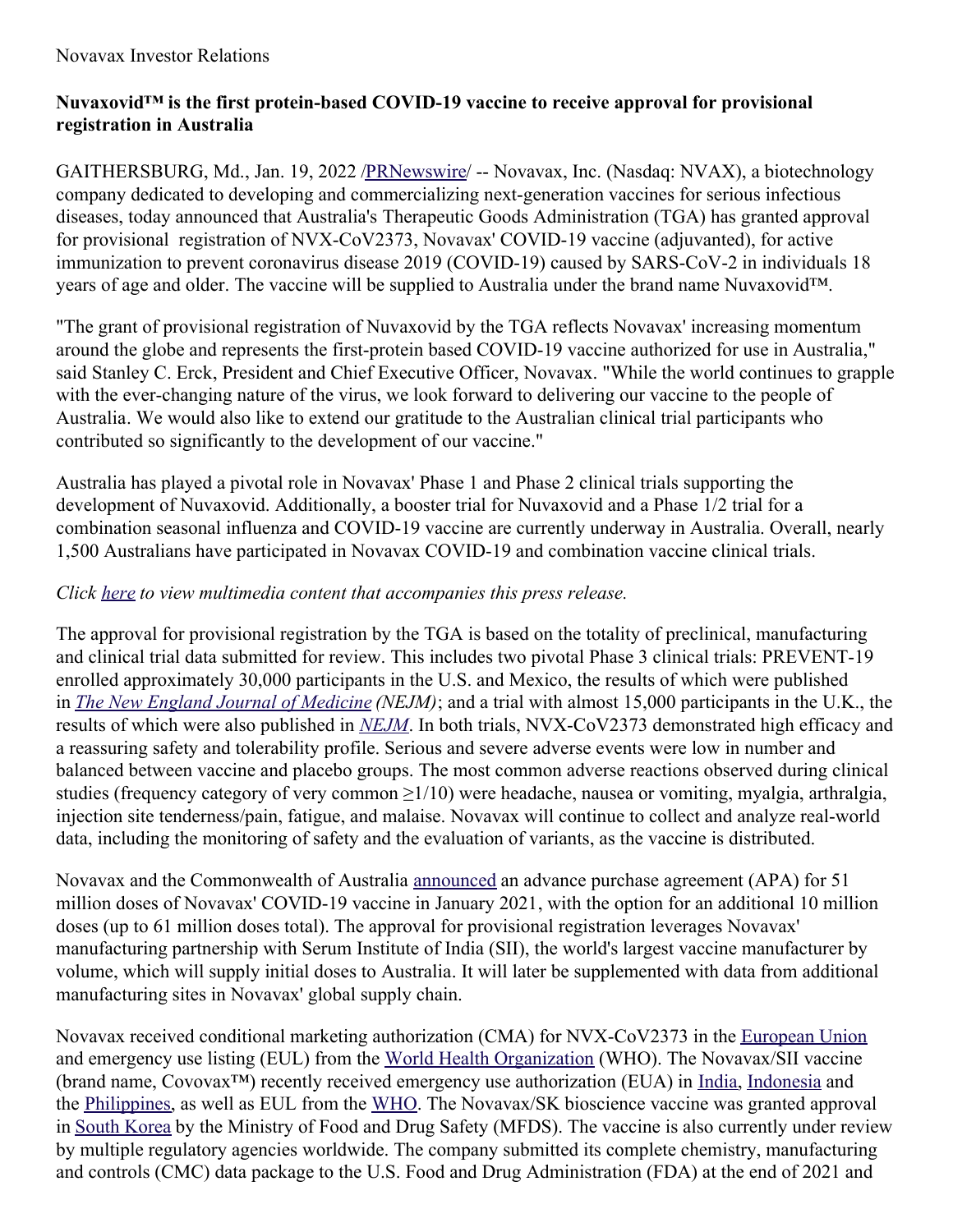expects to submit a request for EUA for the vaccine in the U.S. after one month in accordance with [guidance](https://c212.net/c/link/?t=0&l=en&o=3418278-1&h=433303435&u=https%3A%2F%2Fwww.fda.gov%2Fmedia%2F142749%2Fdownload&a=guidance) from the FDA regarding submission of all EUA vaccines.

For more information on Nuvaxovid, including the Australian approved Product Information, Australian approved Consumer Medicines Information and Important Safety Information, or to request additional information please visit the following websites:

- Novavax global [authorization](https://c212.net/c/link/?t=0&l=en&o=3418278-1&h=3441923307&u=https%3A%2F%2Fwww.novavaxcovidvaccine.com%2F&a=global+authorization+website) website
- TGA [vaccines](https://c212.net/c/link/?t=0&l=en&o=3418278-1&h=3968106189&u=https%3A%2F%2Fwww.tga.gov.au%2Fcovid-19-vaccine-provisional-registrations&a=TGA+vaccines+website) website

The brand name Nuvaxovid™ has not yet been authorized for use in the U.S. by the FDA. Novavax' sponsor in Australia is Biocelect Pty. Ltd.

# **Provisional Registration of Nuvaxovid™ in Australia**

The Therapeutic Goods Administration (TGA) has granted approval for provisional registration of Nuvaxovid<sup>™</sup> COVID-19 Vaccine (adjuvanted) for active immunization to prevent COVID-19 caused by SARS-CoV-2 in individuals 18 years of age and older.

## **Important Safety Information**

- Nuvaxovid is contraindicated in persons who have a hypersensitivity to the active substance, or to any of the excipients.
- Events of anaphylaxis have been reported with administration of COVID-19 vaccines. Appropriate medical treatment and supervision should be available in case of an anaphylactic reaction following the administration of the vaccine. A second dose of the vaccine should not be given to those who have experienced anaphylaxis to the first dose of Nuvaxovid.
- Anxiety-related reactions, including vasovagal reactions (syncope), hyperventilation, or stress–related reactions may occur in association with vaccination as a psychogenic response to the needle injection. It is important that precautions are in place to avoid injury from fainting.
- Vaccination should be postponed in individuals suffering from an acute severe febrile illness or acute infection.
- Nuvaxovid should be given with caution in individuals receiving anticoagulant therapy or those with thrombocytopenia or any coagulation disorder (such as haemophilia) because bleeding or bruising may occur following an intramuscular administration in these individuals.
- The efficacy of Nuvaxovid may be lower in immunosuppressed individuals.
- Administration of Nuvaxovid in pregnancy should only be considered when the potential benefits outweigh any potential risks for the mother and foetus.
- The effects with Nuvaxovid may temporarily affect the ability to drive or use machines.
- Individuals may not be fully protected until 7 days after their second dose. As with all vaccines, vaccination with Nuvaxovid may not protect all vaccine recipients.
- The most common adverse reactions observed during clinical studies (frequency category of very common ≥1/10) were headache, nausea or vomiting, myalgia, arthralgia, injection site tenderness/pain, fatigue, and malaise.

For additional safety information, please visit [www.NovavaxCovidVaccine.com](https://c212.net/c/link/?t=0&l=en&o=3418278-1&h=1863070318&u=http%3A%2F%2Fwww.novavaxcovidvaccine.com%2F&a=www.NovavaxCovidVaccine.com) for the full Australian Product Information (PI) and Australian Consumer Medicine Information (CMI). Information regarding adverse event reporting instructions can also be found at [www.NovavaxCovidVaccine.com](https://c212.net/c/link/?t=0&l=en&o=3418278-1&h=1863070318&u=http%3A%2F%2Fwww.novavaxcovidvaccine.com%2F&a=www.NovavaxCovidVaccine.com).

Information on this vaccine is also available on the Australia Therapeutic Goods Administration website: [www.tga.gov.au.](https://c212.net/c/link/?t=0&l=en&o=3418278-1&h=3184803250&u=https%3A%2F%2Fprndl2-irisxe3.prnewswire.local%2FUsers%2Faspeak%2FAppData%2FLocal%2FMicrosoft%2FWindows%2FINetCache%2FContent.Outlook%2FVMYX23CS%2Fwww.tga.gov.au&a=www.tga.gov.au)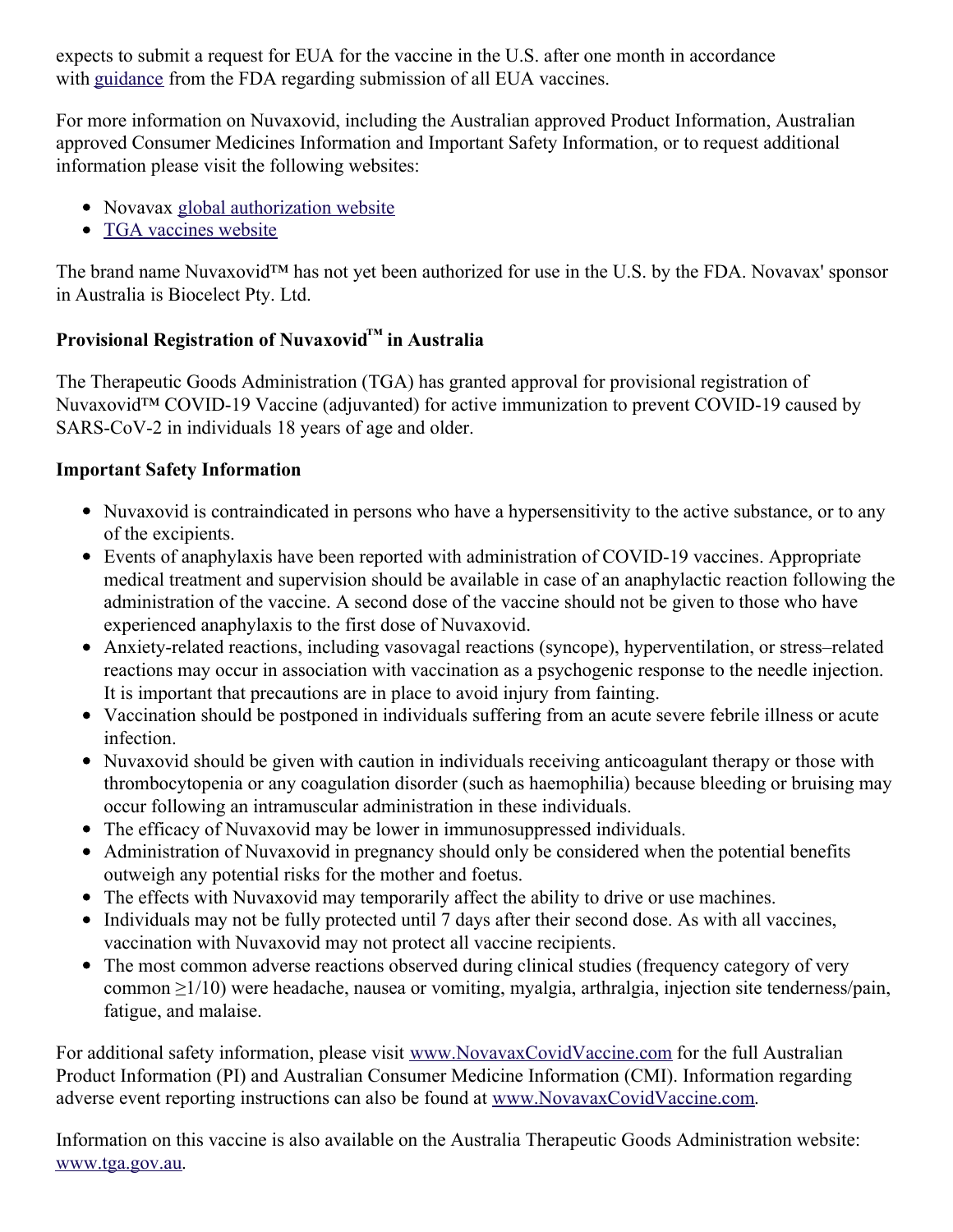#### **About NVX-CoV2373**

NVX-CoV2373 is a protein-based vaccine engineered from the genetic sequence of the first strain of SARS-CoV-2, the virus that causes COVID-19 disease. NVX-CoV2373 was created using Novavax' recombinant nanoparticle technology to generate antigen derived from the coronavirus spike (S) protein and is formulated with Novavax' patented saponin-based Matrix-M™ adjuvant to enhance the immune response and stimulate high levels of neutralizing antibodies. NVX-CoV2373 contains purified protein antigen and can neither replicate, nor can it cause COVID-19.

Novavax' COVID-19 vaccine is packaged as a ready-to-use liquid formulation in a vial containing ten doses. The vaccination regimen calls for two 0.5 ml doses (5 mcg antigen and 50 mcg Matrix-M adjuvant) given intramuscularly 21 days apart. The vaccine is stored at 2°- 8° Celsius, enabling the use of existing vaccine supply and cold chain channels. The current assigned shelf life of the vaccine in Australia is 6 months.

Novavax has established partnerships for the manufacture, commercialization and distribution of NVX-CoV2373 worldwide.

## **About the NVX-CoV2373 Phase 3 trials**

NVX-CoV2373 is being evaluated in two pivotal Phase 3 trials.

PREVENT-19, a trial in the U.S. and Mexico that enrolled almost 30,000 participants, achieved 90.4% efficacy overall. It was designed as a 2:1 randomized, placebo-controlled, observer-blinded study to evaluate the efficacy, safety and immunogenicity of NVX-CoV2373. The primary endpoint for PREVENT-19 was the first occurrence of PCR-confirmed symptomatic (mild, moderate or severe) COVID-19 with onset at least 7 days after the second dose in serologically negative (to SARS-CoV-2) adult participants at baseline. The statistical success criterion included a lower bound of 95% CI >30%. The key secondary endpoint is the prevention of PCR-confirmed, symptomatic moderate or severe COVID-19. Both endpoints were assessed at least seven days after the second study vaccination in volunteers who had not been previously infected with SARS-CoV-2. It was generally well-tolerated and elicited a robust antibody response in both studies. Full results of the trial were published in the *New England Journal of [Medicine](https://c212.net/c/link/?t=0&l=en&o=3418278-1&h=3782401673&u=https%3A%2F%2Fc212.net%2Fc%2Flink%2F%3Ft%3D0%26l%3Den%26o%3D3395363-1%26h%3D1255159614%26u%3Dhttps%253A%252F%252Fwww.nejm.org%252Fdoi%252Ffull%252F10.1056%252FNEJMoa2116185%253Fquery%253Dfeatured_home%26a%3DThe%2BNew%2BEngland%2BJournal%2Bof%2BMedicine&a=New+England+Journal+of+Medicine+(NEJM)) (NEJM).*

A trial conducted in the U.K. with 14,039 participants was designed as a randomized, placebo-controlled, observer-blinded study and achieved overall efficacy of 89.7%. The primary endpoint was based on the first occurrence of PCR-confirmed symptomatic (mild, moderate or severe) COVID-19 with onset at least 7 days after the second study vaccination in serologically negative (to SARS-CoV-2) adult participants at baseline. Full results of the trial were published in *[NEJM](https://c212.net/c/link/?t=0&l=en&o=3418278-1&h=523704183&u=https%3A%2F%2Fc212.net%2Fc%2Flink%2F%3Ft%3D0%26l%3Den%26o%3D3395363-1%26h%3D589938842%26u%3Dhttps%253A%252F%252Fwww.nejm.org%252Fdoi%252Ffull%252F10.1056%252FNEJMoa2107659%26a%3DNEJM&a=NEJM)*.

#### **About Matrix-M™ Adjuvant**

Novavax' patented saponin-based Matrix-M™ adjuvant has demonstrated a potent and well-tolerated effect by stimulating the entry of antigen-presenting cells into the injection site and enhancing antigen presentation in local lymph nodes, boosting immune response.

## **About Novavax**

Novavax, Inc. (Nasdaq: NVAX) is a biotechnology company that promotes improved health globally through the discovery, development and commercialization of innovative vaccines to prevent serious infectious diseases. The company's proprietary recombinant technology platform harnesses the power and speed of genetic engineering to efficiently produce highly immunogenic nanoparticles designed to address urgent global health needs. NVX-CoV2373, the company's COVID-19 vaccine, received Conditional Marketing Authorization from the European Commission, Emergency Use Listing from the World Health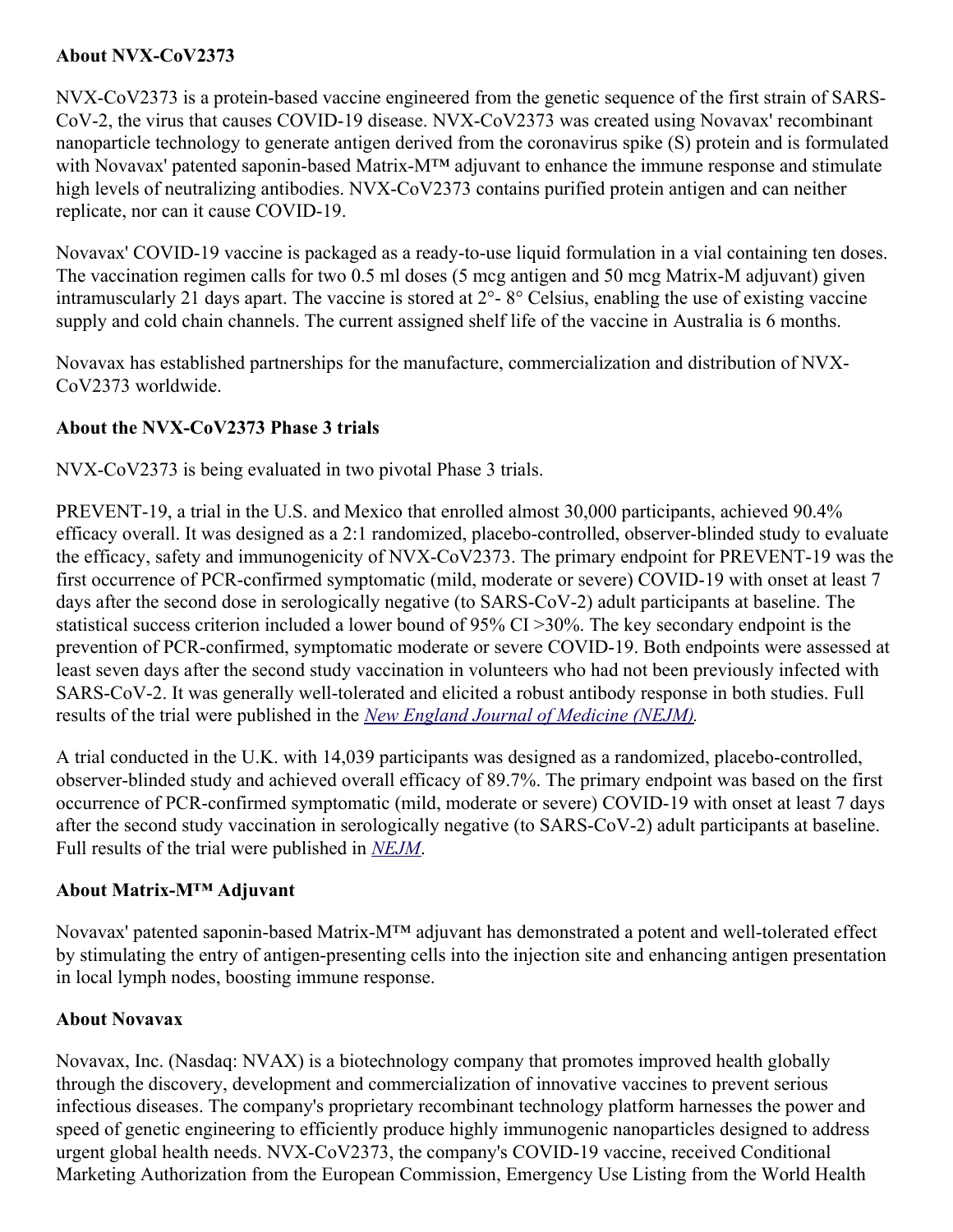Organization, Emergency Use Authorization in Indonesia and the Philippines, and has been submitted for regulatory authorization in multiple markets globally. NanoFlu™, the company's quadrivalent influenza nanoparticle vaccine, met all primary objectives in its pivotal Phase 3 clinical trial in older adults. Novavax is currently evaluating a COVID-NanoFlu combination vaccine in a Phase 1/2 clinical trial, which combines the company's NVX-CoV2373 and NanoFlu vaccine candidates. These vaccine candidates incorporate Novavax' proprietary saponin-based Matrix-M™ adjuvant to enhance the immune response and stimulate high levels of neutralizing antibodies.

For more information, visit [www.novavax.com](https://c212.net/c/link/?t=0&l=en&o=3418278-1&h=2301237600&u=https%3A%2F%2Fc212.net%2Fc%2Flink%2F%3Ft%3D0%26l%3Den%26o%3D3260461-1%26h%3D2897486098%26u%3Dhttp%253A%252F%252Fwww.novavax.com%252F%26a%3Dwww.novavax.com&a=www.novavax.com) and connect with us on [Twitter](https://c212.net/c/link/?t=0&l=en&o=3418278-1&h=3064933472&u=https%3A%2F%2Fc212.net%2Fc%2Flink%2F%3Ft%3D0%26l%3Den%26o%3D3260461-1%26h%3D1316526774%26u%3Dhttps%253A%252F%252Fc212.net%252Fc%252Flink%252F%253Ft%253D0%2526l%253Den%2526o%253D3158017-1%2526h%253D500821283%2526u%253Dhttps%25253A%25252F%25252Ftwitter.com%25252FNovavax%2526a%253DTwitter%26a%3DTwitter&a=Twitter), [LinkedIn](https://c212.net/c/link/?t=0&l=en&o=3418278-1&h=3467374263&u=https%3A%2F%2Fc212.net%2Fc%2Flink%2F%3Ft%3D0%26l%3Den%26o%3D3260461-1%26h%3D1508558197%26u%3Dhttps%253A%252F%252Fc212.net%252Fc%252Flink%252F%253Ft%253D0%2526l%253Den%2526o%253D3158017-1%2526h%253D3702938248%2526u%253Dhttps%25253A%25252F%25252Fwww.linkedin.com%25252Fcompany%25252Fnovavax%25252F%2526a%253DLinkedIn%26a%3DLinkedIn&a=LinkedIn), [Instagram](https://c212.net/c/link/?t=0&l=en&o=3418278-1&h=1375810999&u=https%3A%2F%2Fc212.net%2Fc%2Flink%2F%3Ft%3D0%26l%3Den%26o%3D3367039-1%26h%3D3348182013%26u%3Dhttps%253A%252F%252Fwww.instagram.com%252Fnovavax%252F%26a%3DInstagram&a=Instagram) and [Facebook](https://c212.net/c/link/?t=0&l=en&o=3418278-1&h=2478183485&u=https%3A%2F%2Fwww.facebook.com%2FNovavax%2F&a=Facebook).

## **Forward-Looking Statements**

Statements herein relating to the future of Novavax, its operating plans and prospects, its partnerships, the ongoing development of NVX-CoV2373, the scope, timing and outcome of future regulatory filings and actions, including Novavax' plans to supplement the data submitted to the TGA with data from the additional manufacturing sites in Novavax' global supply chain, the potential impact of Novavax and NVX-CoV2373 in addressing vaccine access, controlling the pandemic and protecting populations, and the efficacy, safety and intended utilization of NVX-CoV2373 are forward-looking statements. Novavax cautions that these forwardlooking statements are subject to numerous risks and uncertainties that could cause actual results to differ materially from those expressed or implied by such statements. These risks and uncertainties include challenges satisfying, alone or together with partners, various safety, efficacy, and product characterization requirements, including those related to process qualification and assay validation, necessary to satisfy applicable regulatory authorities; difficulty obtaining scarce raw materials and supplies; resource constraints, including human capital and manufacturing capacity, on the ability of Novavax to pursue planned regulatory pathways; challenges meeting contractual requirements under agreements with multiple commercial, governmental, and other entities; and those other risk factors identified in the "Risk Factors" and "Management's Discussion and Analysis of Financial Condition and Results of Operations" sections of Novavax' Annual Report on Form 10-K for the year ended December 31, 2020 and subsequent Quarterly Reports on Form 10-Q, as filed with the Securities and Exchange Commission (SEC). We caution investors not to place considerable reliance on forward-looking statements contained in this press release. You are encouraged to read our filings with the SEC, available at [www.sec.gov](https://c212.net/c/link/?t=0&l=en&o=3418278-1&h=306882685&u=http%3A%2F%2Fwww.sec.gov%2F&a=www.sec.gov) and [www.novavax.com](https://c212.net/c/link/?t=0&l=en&o=3418278-1&h=393278701&u=http%3A%2F%2Fwww.novavax.com%2F&a=www.novavax.com), for a discussion of these and other risks and uncertainties. The forward-looking statements in this press release speak only as of the date of this document, and we undertake no obligation to update or revise any of the statements. Our business is subject to substantial risks and uncertainties, including those referenced above. Investors, potential investors, and others should give careful consideration to these risks and uncertainties.

#### **Contacts:**

Investors Novavax, Inc. Erika Schultz | 240-268-2022 [ir@novavax.com](mailto:ir@novavax.com)

Solebury Trout Alexandra Roy | 617-221-9197 [aroy@soleburytrout.com](mailto:aroy@soleburytrout.com)

Media Ali Chartan | 240-720-7804 Laura Keenan Lindsey | 202-709-7521